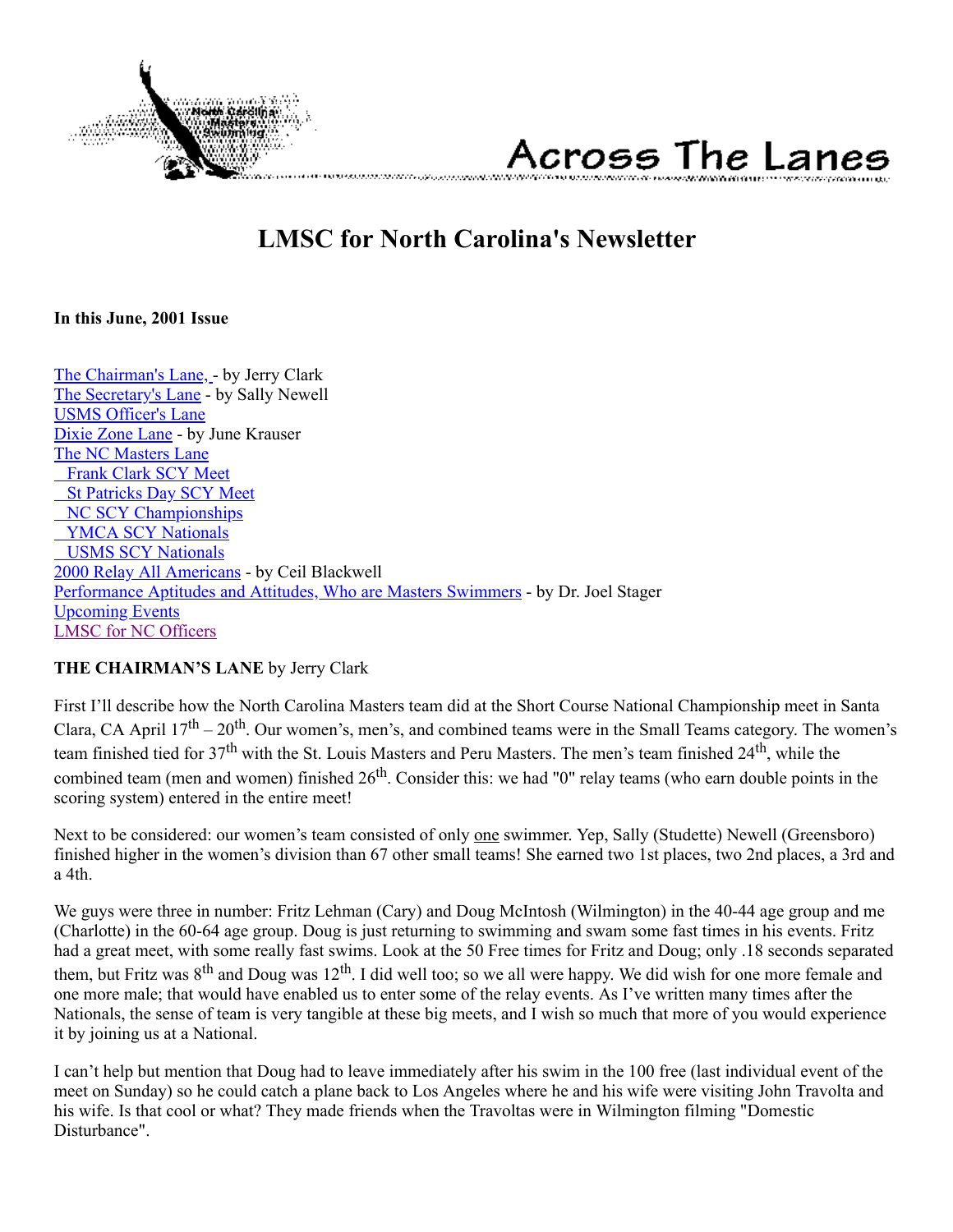We have one day meets in Raleigh July 21<sup>st</sup> (long course meters) and in Hillsborough (short course meters) on October 20<sup>th</sup>. Both of these were popular last year, and I encourage you to reserve the dates and swim at both of them. Sometimes people choose to skip meets because they think they aren't "race ready". Hey, it's a good idea to consider the meet day a training day, and use the swims as training for lactic production efforts. You'll get some idea of what kind of times you can do without being in tip-top shape.

I'm going out on a limb with an idea (won't be the first time) that I'll share here. It is to have a banquet on a Saturday near the end of the year for all North Carolina Masters. Frankly, I'm partial to having it in Charlotte since it's centrally located, I can negotiate face to face for a banquet facility and the pool, etc. I think I can get our aquatic center for a clinic that might start around 11:00am, then have the banquet that evening in one of the hotels close to the pool.

We could have a cocktail hour, dinner, then notable speakers to talk perhaps about an Olympic experience. Other topics could include how Masters swim programs can improve by enlisting more coaches throughout the state as well as attracting more participants to NC Masters Swimming. The dinner also would provide the occasion for an award ceremony honoring our Outstanding Female and Male Swimmers of the Year, Volunteer of the Year, and the newly created Inspirational Swimmer Award.

There are a couple of people at Stanford University who have been recommended to me, but organizing this event is going to be a challenge. I will put something on our web site after I get some sort of handle on whether or not these individuals can come, what the cost of the event will be, etc. I hope our LMSC Board will agree to pay for part of this. Its already been discussed and approved in general, subject to costs, etc,. The remainder of the cost would be paid by those who attend.

Here's hoping those of you who might be considering a trip to the Seattle area for Long Course Nationals in August will be proactive, enter the meet, get motel and flight reservations, and go racing with us. Interest seems strong based on conversations I've had with several of you throughout the state.

Remember we can order all our swim attire from Kast-A-Way Swimwear at a discount, and they will embroider our state logo on anything you purchase from them for \$5.00. The toll free phone there is 800-543-2763; just tell them you are with North Carolina Masters to get the discount. Have a fun and safe summer, and I hope to see you in Raleigh on July 21<sup>st</sup>. We will be having an LMSC meeting there immediately after the competition, and you're welcome to attend.



To return to *Across The Lanes* Table of Contents

#### 

<span id="page-1-0"></span>**THE SECRETARY'S LANE** by SALLY NEWELL

#### **LMSC-NC MEETING MINUTES**

April 21, 2001

Officers present: Jerry Clark, Sally Newell and George Simon.

Teams represented: RAM (Ceil Blackwell and Kevin Facchine), TMS (Patty Tiska-Rivers), PEAK (Jennie Rogers), WYM (Jim Enyart), SCMM (Norm Macartney) and CSM (Heather Hageman).

Teams not represented: Chapel Hill Masters, Durham Aquatic Masters, Fayetteville Aquatic Swim Team, Gaston Gators, Montgomery Masters, NC Aquatic Masters, North State Masters, Pinehurst Aquatic Club, Rowan Aquatic Club-YMCA Masters, Wilson Masters Swim Club, Winston-Salem Area Masters and Pasquotank River Otters.

The meeting was called to order by Jerry Clark, Chairman at 4:55 P.M. The January meeting's Minutes were reviewed and approved.

In Sue Haugh's absence, Jerry presented the Treasurer's report: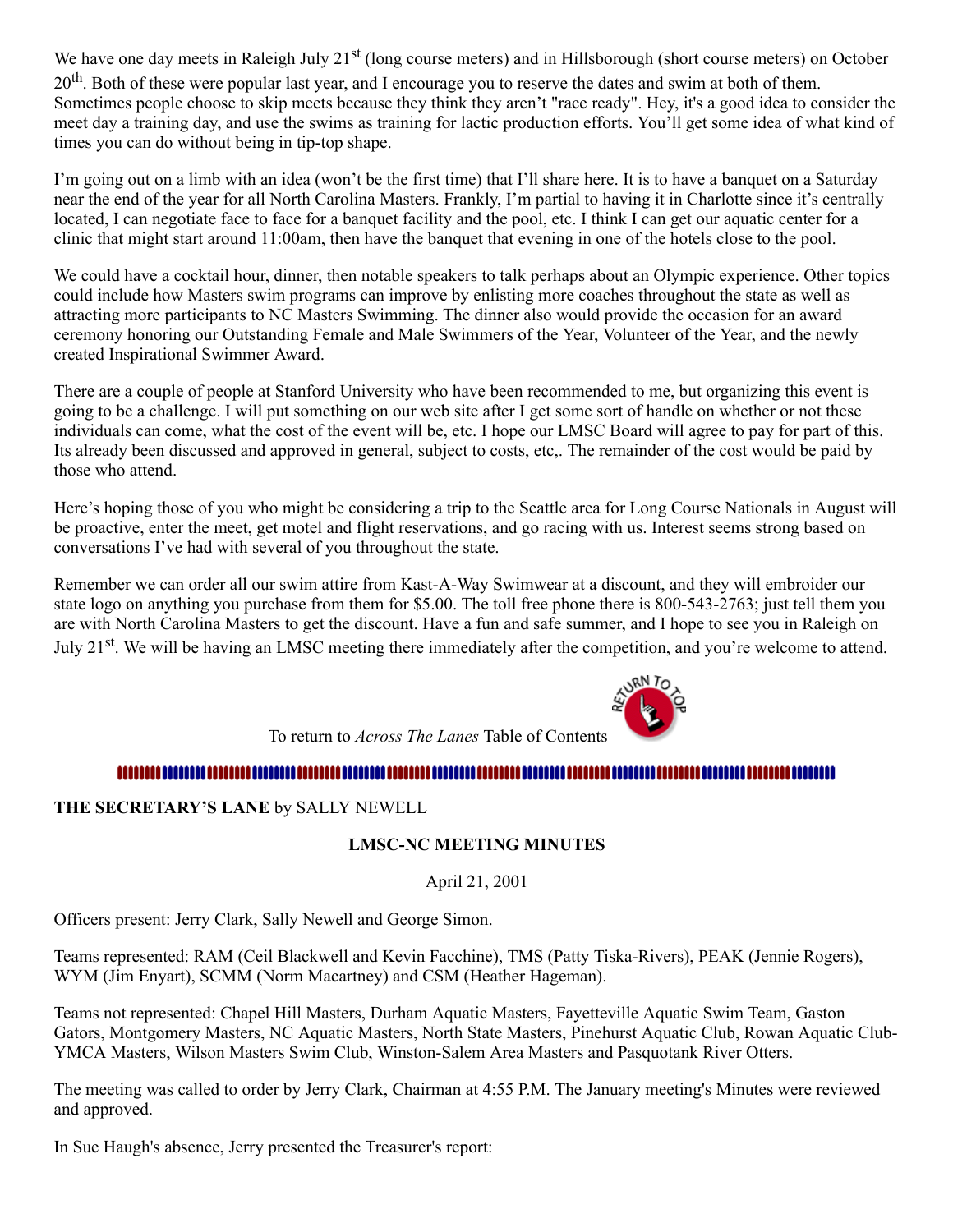1st Qtr. FY 2001:

Income: \$1,732.53

Expenses: \$790.84

Total Income-Expense: \$941.69

Checking Account Balance: \$7,407.86

CD Balance: \$4,104.86

George Simon, Registrar, reported that although we have 618 members, which is ahead of last year, he doubts we'll have 800 by June 15. That many members would allow us to have three delegates to the USMS Convention in September.

The criteria for the annual Outstanding Swimmer Award was determined. The award will be based solely on performance. Also, a swimmer may not win two years in a row. Ceil Blackwell offered this motion. It was seconded by Kevin Facchine. In addition, a Most Inspirational Swimmer Award to recognize the swimmer whose attitude and accomplishments have earned the admiration of her/his fellow Masters. Jim Enyart motioned that this recognition also could not be won by the same person two years in a row. Ceil Blackwell motioned that the same rules would apply for Volunteer of the Year award.

Distribution of the quarterly newsletter, hard copy or electronic, was the next item on the agenda. Kevin Facchine motioned that hard copies be mailed to members upon their request. Heather Hageman seconded the motion.

The next item on the agenda was use of surplus money. Video taping team members in competition, swim clinics, hosting a banquet with an Olympian guest speaker, creating a scholarship for a college student to encourage a future Master swimmer were all worthwhile suggestions. More thought will be given to all of these suggestions.

It was suggested to amend LMSC-NC By-Laws Article VI(E) to read: A quorum at all meetings shall be a majority of the voting members, or their proxies, of the Board. This amendment passed. Regarding the review and deletion of unnecessary portions of Article VII(A) which states that NCMS is to have seven standing committees (Meet Management, Records, Fitness, Risk Management, Registration, Officials, Nominating). George Simon will fine tune the titles and correlate the list of committees.

Ceil Blackwell motioned that the delegates to the USMS Convention to be Jerry Clark and George Simon. The motion was unanimously approved. The meeting adjourned at 6 P.M.



To return to *Across The Lanes* Table of Contents

#### 

#### <span id="page-2-0"></span>**THE USMS OFFICERS' LANE**

(Selected highlights from their mid-year meeting)

#### **President Nancy Ridout** (Info not included in her *SWIM* Magazine News)

USMS has addressed a myriad of issues since the convention. Through conference calls and our mid-year meeting in The Woodlands, TX, the Executive Committee has planned the schedule for the 2001 convention, reviewed the evaluations and Sunday morning suggestions from last year, and planned time for election process requirements. This year's annual convention will feature the election of new officers. You can follow the progress of the nomination procedure and the election process on the USMS web site at www.usms.org/. Minutes of Executive Committee meetings will now be posted on the USMS website in response to a request by one of the candidates for office. You are welcome to view them at your convenience.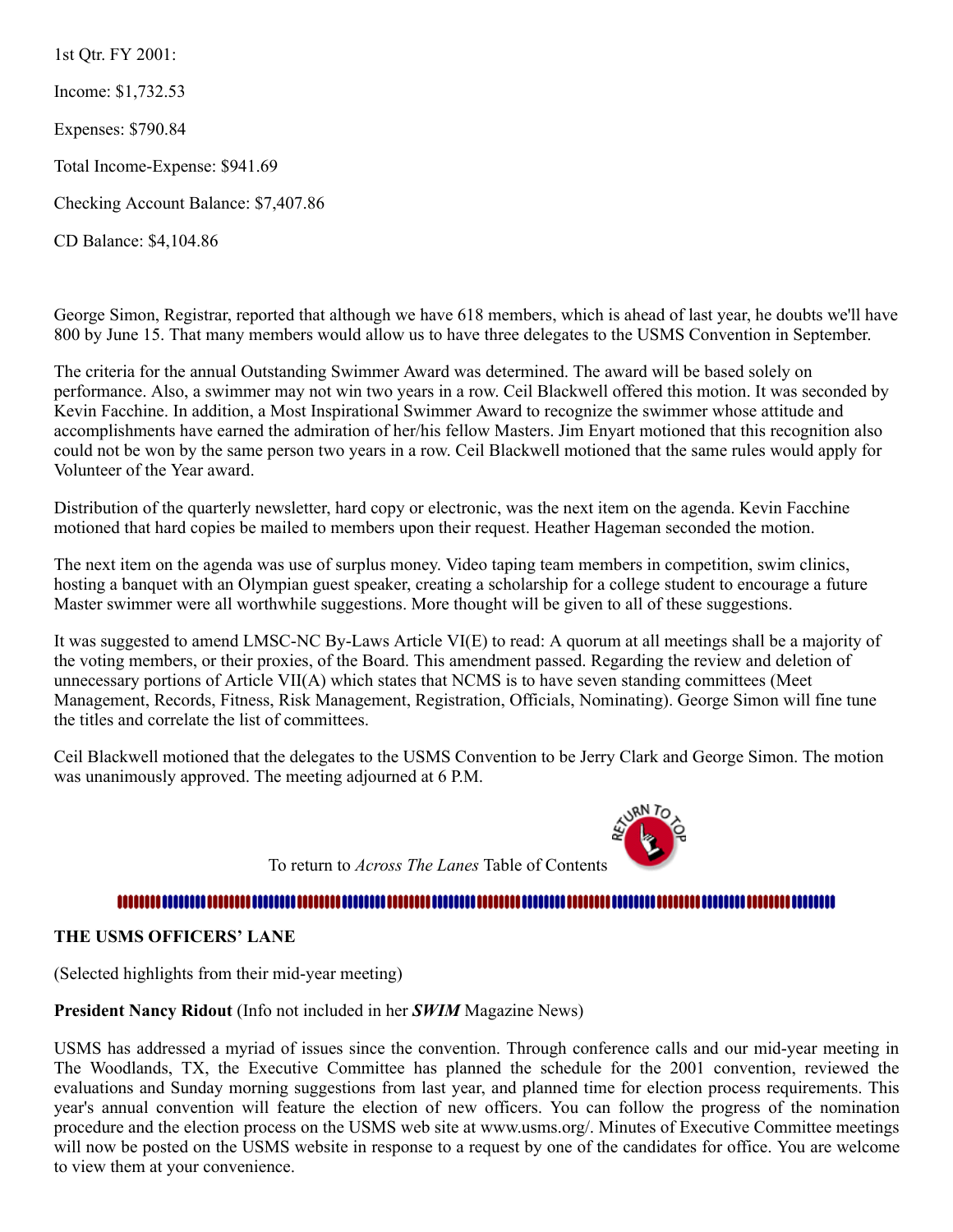A Needs-Assessment, which we hope will give us updated demographics and feedback on our members' expectations, was proposed by the Sponsor Liaison, discussed, and approved. This survey has been commissioned and will take place this summer; the results will be available in time for the convention. (Please see results of an earlier Masters Survey in following *Across The Lanes* article)

#### **Championship Committee - Sandi Rousseau**

Solicitation of Bids for 2003: Mailings have been made to all known USA facilities capable of hosting a USMS Nationals and to LMSC Chairs regarding the opportunity for bidding to host this meet and the possible financial rewards. Bid packets have been sent to facilities and/or groups that have requested bid information, and interest has been higher than in past years.

NQT / 18 Year Old USMS Members: There has been quite lively committee discussion still in process regarding possible changes to the NQT formula and the impact that allowing 18 years to register with USMS may have.

#### **Coaches Committee – Scott Rabalais**

A major project of the committee in the next three months is to contact the LMSC Coaching Reps to discuss coaching activity in their respective areas. Each committee member will be assigned two to three LMSC Reps to contact and report back to the chairman.

Mo Chambers has taken over the job as editor of the Coaches Committee Quarterly. In the upcoming Spring 2001 issue, the results of the Coaches Compensation Survey will be reported. Unfortunately, the average pay of a Masters coach has not quite hit the \$1 million per year mark, but we are moving in that direction. Kiefer, Inc., is now serving as a sponsor for the CCQ.

We are also reviewing the International Coaching Program, which had its debut in Munich. We would like to continue the same program in New Zealand in 2002 with some improvements and modifications.



#### 

#### <span id="page-3-0"></span>**THE DIXIE ZONE LANE** By June Krauser

Besides the ordinary business of a Board Meeting, Sam Freas had an interesting announcement: A developer would like to swap ISHOF land for a city parking lot. He would be willing to duplicate all the pools and buildings on the proposed parking lot in exchange for our existing facilities. This would be a very involved process. Sam has been working on this deal since January and it isn't over yet.

The new USMS tradeshow display has been widely used over the past 6 months. I attended the National Parks and Recreation National Aquatic Conference in Orlando. All of the delegates attending the conference who registered at our booth were sent a USMS packet of information from our National Office. This conference provided USMS with the opportunity to acquaint individuals who operate pools, parks, and programs for their various communities about our organization. Plans are to attend the Senior Games in Baton Rouge in July and the ASCA convention in September. The display booth was used by the Gulf Coast Swim Committee for a health & fitness exposition in Houston, approximately 38,000 in attendance, and Southern California Aquatics has used the display unit on two different occasions, the Los Angles Marathon and Los Angles Health Exposition which had a foot traffic of 60,000.

One of the other projects I have been working on is the USMS survey. This survey will help us improve our organization in order to meet member needs and expectations. A random survey of our members will be conducted by The DGS Group, a major creative marketing firm.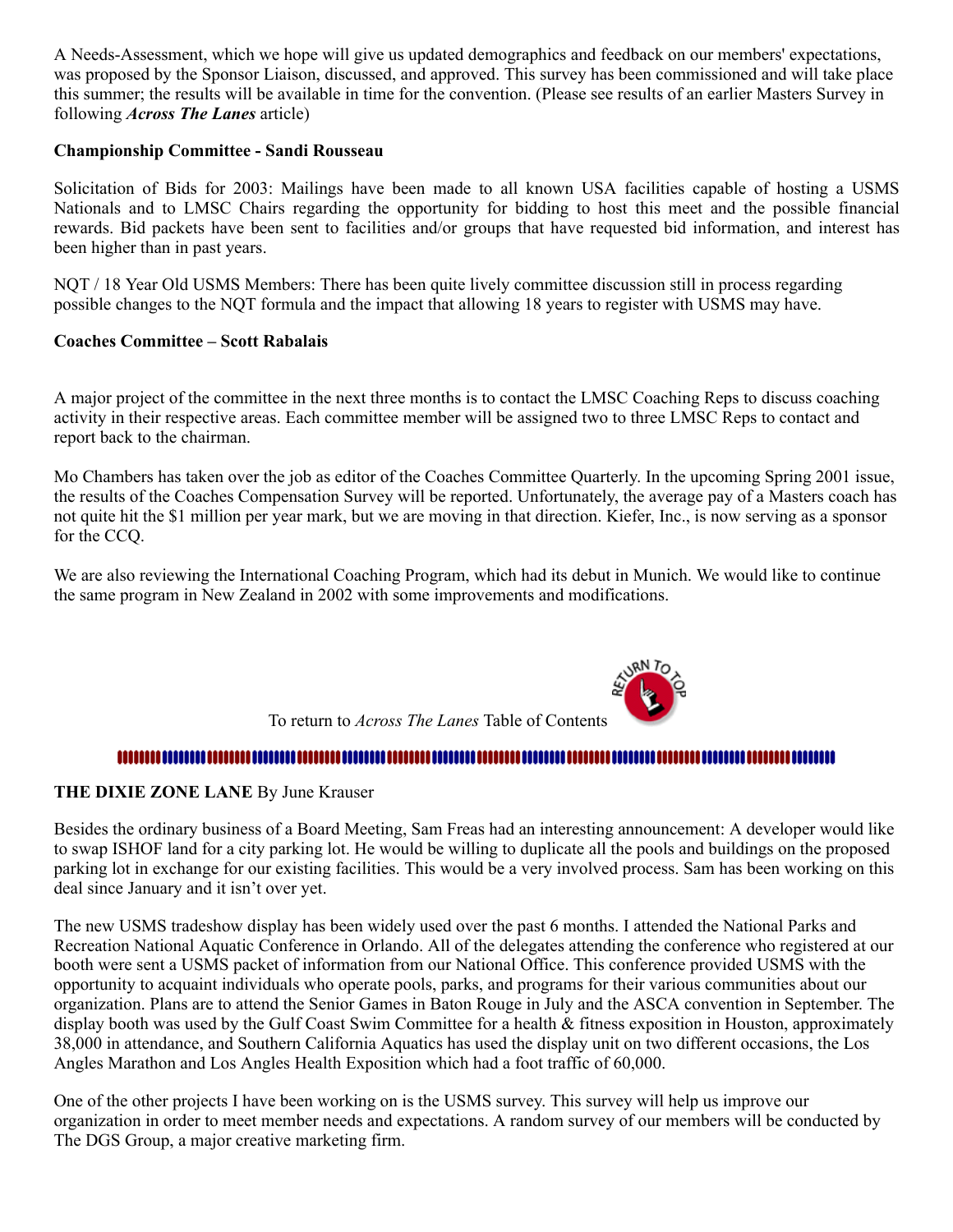

To return to *Across The Lanes* Table of Contents

#### 

#### <span id="page-4-0"></span>**THE NC MASTERS' LANE**

Highlights of Meets in which NC Masters competed.

#### <span id="page-4-1"></span>**Frank Clark SCY Meet — March 3, 2001**

By Patty Tiska-Rivers

One "fun highlight" that was something new for us was: two drawings for T-shirts were held ("NCMS" embroidered on front and a humorous cartoon with two swimmers on the back surrounded by the statement "The Older We Get, the Faster We Were!")

--We had the highest number of TMS participants for the Frank Clark Meet in several years (this includes a great number of novices and "first-timers" which TMS is especially proud of!);

--We had a higher number of teams participating than last year;

--Unfortunately, we had fewer individual swimmers participating this year (50 participants as opposed to 66 last year).

Considering the timing of the Frank Clark Meet (usually in between Charlotte's and Raleigh's) and its central location, it'd be nice to see more support as far as number of individual participants. The TMS Board of Officers has encouraged me to "pass the word along" that we are seeking the continued support of North Carolina Masters swimmers for future Frank Clark meets.

Thanks to all who participated in the meet as well as the dedicated volunteers who contributed to its success!

To return to *Across The Lanes* Table of Contents



#### 

#### <span id="page-4-2"></span>**St Patricks Day SCY Meet** — March 17-18

By Jeannie Mitchell

We were the few, the proud, and the FAST! With only nine NC Masters we won first place in the "Out of State" category at the Dynamo St. Patrick's day Invitational. The meet was held in Atlanta.. Having to overcome the shock of competing in the (covered) outdoor pool, and not having the luxury of the immense bleacher section of the indoor pool, and the warm warm-down pool, we all swam well. Out of 45 splashes, we garnered 29 first places, 10 second places, six third places and no showings lower than that. Following are the results:

Lora Horton (23) 1st 500 Free, 2nd 200 IM, 2nd 50 Fly, 2nd 200 Free, 3rd 50 Free, 3rd 100 Back, 3rd 100 IM;

Cathy Balken (34) 2nd 50 Breast, 2nd 100 Breast;

Debbie Wilson (47) 1st 1000 Free, 1st 500 Free, 1st 100 Free, 1st 200 Back;

Rick Bober (50) 1st 1000 Free, 3rd 500 Free;

Jeannie Mitchell (54) 1st 100 IM, 1st 200 IM, 1st 50 Back, 1st 100 Bk, 1st 200 Bk, 2nd 50 Free;

Sally Newell (63) 1st 100 IM, 1st 50 breast, 1st 100 Breast, 1st 50 Free;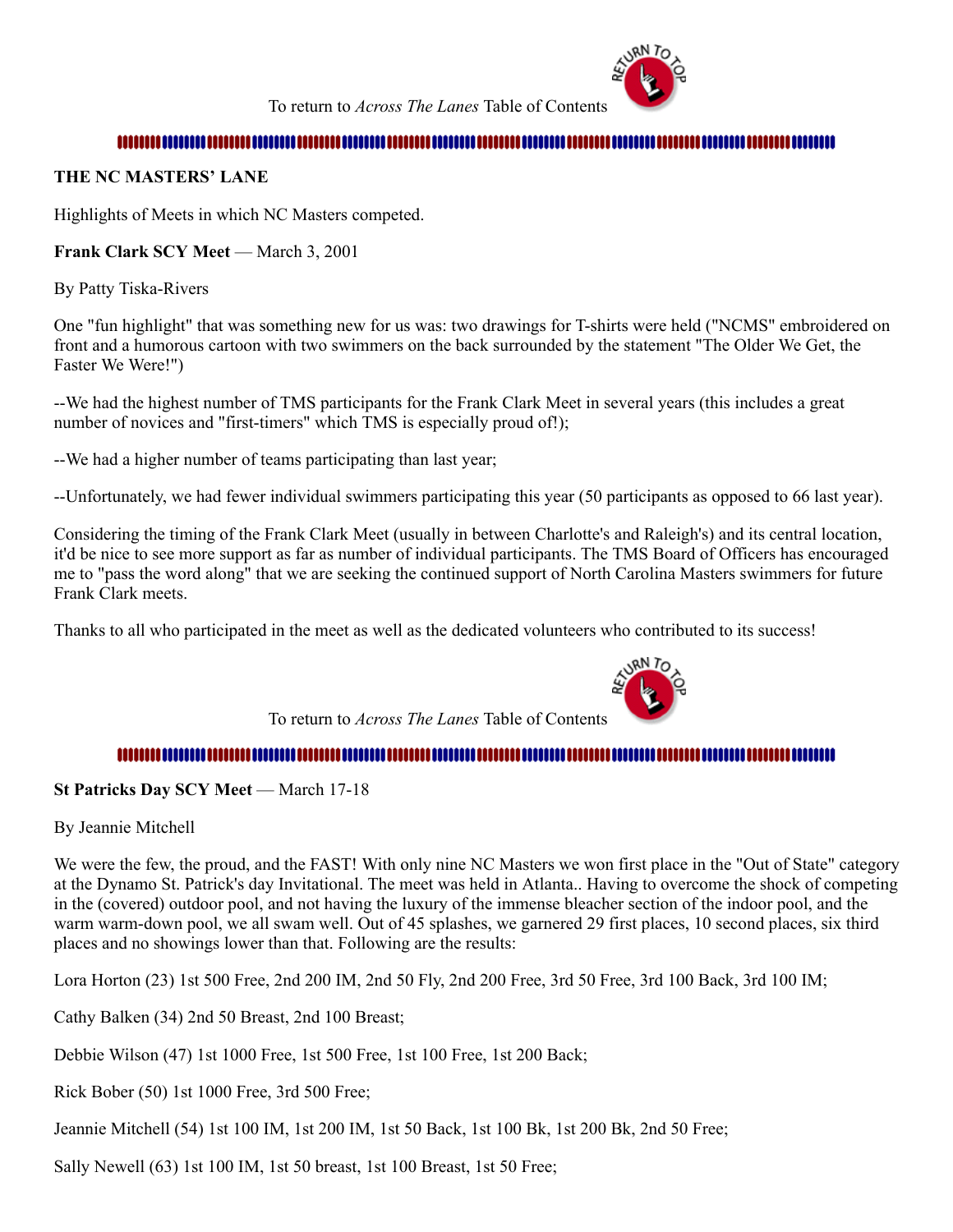Beverly Tucker (65) 1st 1000 Free, 1st 100 IM, 1st 200 IM, 1st 50 Breast, 1st 100 Breast, 3rd 200 Back ;

Suzanne Robbins-Bonitz (67) 1st 500 Free, 1st 50 Back, 1st 100 back, 1st 200 Back, 2nd 50 Free, 2nd 50 Breast, 2nd 100 Free, 3rd 100 Breast; and

Dick Webber (71) 1st 100 IM, 1st 50 Fly, 1st 50 back, 1st 50 Free, 1st 100 Free, 2nd 200 Free.

This is always a fun meet in a great facility. They have a terrific social too! Y'all mark your calendars next year for St. Patty's Day weekend. Let's have a tremendous NCMS team (and relays)! And win again!

To return to *Across The Lanes* Table of Contents



#### 

<span id="page-5-0"></span>**NC SCY Championships —** April 21-22, 2001

By Kim Stott

Seven national USMS records fell during the NC SCY Championships at the Pullen Aquatic Center in Raleigh. Almost 200 swimmers - most from up and down the Eastern Seaboard - were on deck for the annual meet.

John Kortheuer of Charlotte SwimMasters led the record-setters by breaking three national records in the men's 70-74 age group. Kortheuer, 70, established his dominance in his new age group by setting records in all three breaststroke events. His times were 33.19 in the 50 breast (breaking the 1995 mark of 35.35); 1:15.24 in the 100 breast (breaking the 1995 record of 1:19.95); and 2:58.39 in the 200 breast (topping the 1996 record of 3:01.23).

Clay Britt of Maryland's Montgomery Ancient Mariners added his name to the men's 40-44 record book. Britt, 40, swam a 24.11 in the 50 back to break the 1998 record of 24.57. And he took more than a second off the 100 back record, posting a time of 51.32 to break the 1996 mark of 52.58. (Britt's time in the 100 back in Raleigh was faster than his time at USMS Nationals in Santa Clara in May. He won the event at nationals with a 51.50.)

Finally, Beth Baker of Virginia Masters Swim has been swimming at record-setting pace since she moved into the women's 40-44 age group. Baker, 40, added two more nationals record during her weekend in Raleigh when she posted a 1:02.67 in the 100 IM and the 2:15.17 in the 200 IM. Baker broke Sandy Neilson-Bell's records of 1:02.91 in the 100 IM and 2:17.08 in the 200 IM.

The meet marked the second event in this year's North Carolina East-West Challenge. The format pits swimmers on teams east of Greensboro against those on teams in Greensboro or west. Last year, in the first year of the challenge, East swimmers claimed bragging rights for the year. This year, the West swimmers built a strong lead after the Sunbelt Championship meet in Charlotte and left Raleigh with the title by a margin of less than 40 points.

| <b>Championship Meet Winners</b><br>compiled By Tim Sexaurer |                                   |  |  |
|--------------------------------------------------------------|-----------------------------------|--|--|
| Top 4 NC Teams                                               | Top 4 Out of State Teams          |  |  |
| Raleigh Area Masters 1451                                    | Virginia Masters Swim Team<br>642 |  |  |
| Charlotte Swimmasters 710                                    | Greater Augusta Swimming 160      |  |  |
| NC Aquatic Masters 667                                       | Palmetto Masters 154              |  |  |
| Triad Masters 243                                            | Anderson Masters 144              |  |  |
| <b>High Point Winners</b>                                    |                                   |  |  |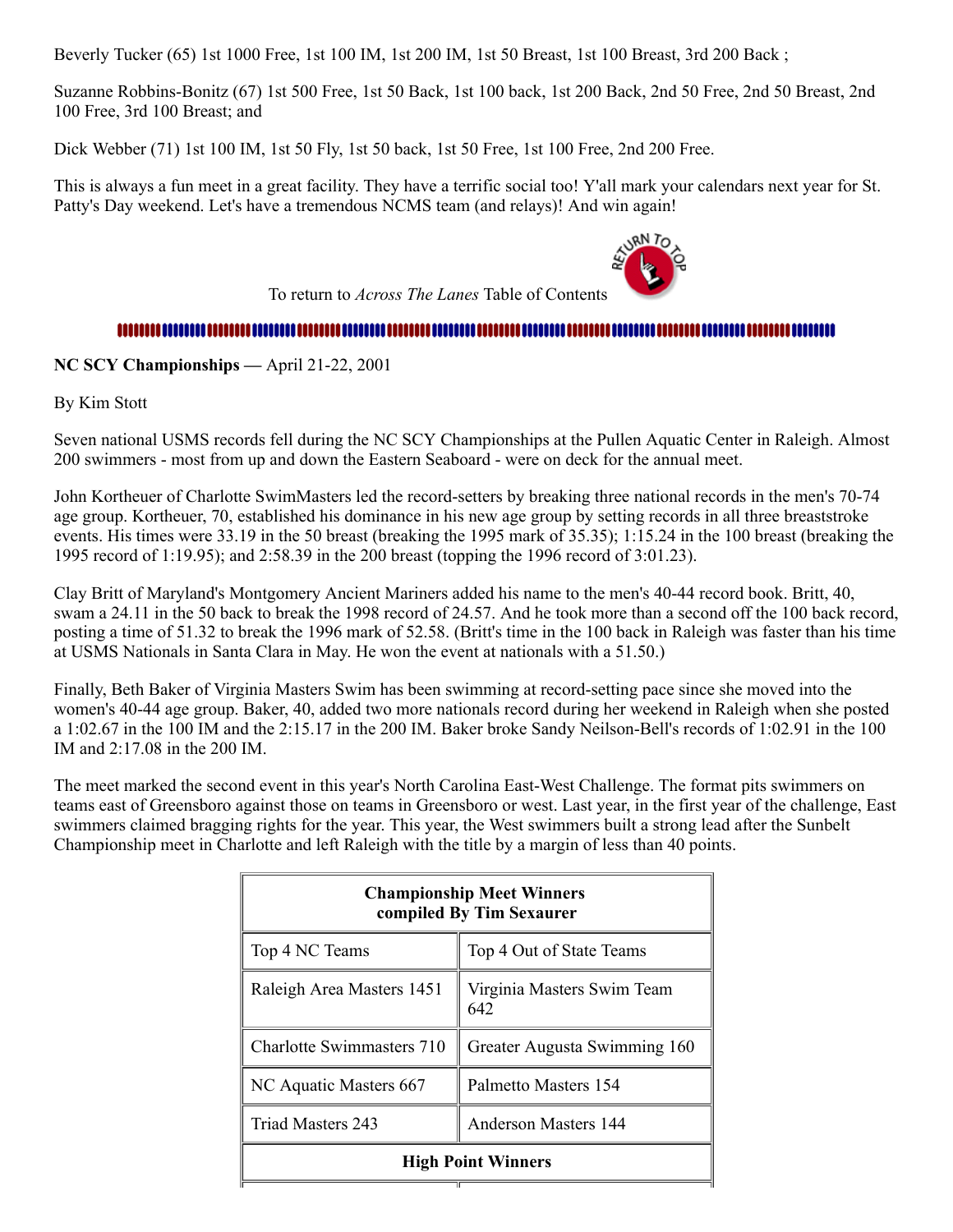| 19+ Mark Medendorp | 50+ Hugh Wilder     |  |
|--------------------|---------------------|--|
| 25+ David Shinn    | 55+ James Slaughter |  |
| 30+ Steve Reed     | 60+ Simon Goldstein |  |
| 35+ David Malsbury | $65+$ W. D. Shouse  |  |
| 40+ George Patton  | 70+ John Kortheuer  |  |
| 45+ Kevin Facchine | 75+ Calvin Barnes   |  |

RAM had great support this year from the swimmers who competed and the volunteers who helped the meet run smoothly. Be sure to mark your calendars for RAM's long-course meet on July 21. And, of course, we'll see you at the 2002 state meet next spring!

To return to *Across The Lanes* Table of Contents

#### 

#### <span id="page-6-0"></span>**YMCA SCY NATIONALS** — April 26-29

The brand–new 70 meter pool in Sarasota, FL sports two bulkheads in order to provide a variety of course configurations. The meet was contested in 16 lanes with an average water depth of 9 feet. There is covered grandstand seating for 450 spectators and ample space around the facility for additional shade. Colorado Time Systems provided their mobile Myriad Scoreboard to provide 16 lanes of data.

#### Bev Amick:

I'm sure Mitch will agree with my saying this was a great meet. The facility was state of the art, the competition was fierce, the weather was warm and sunny (the pool was outside), and the social was too much fun! It seemed as if everyone swam some of their best times and placed well. This meet has doubled in size from last year. We were done swimming each day by mid-afternoon, so there was plenty of time to shop, eat, go to the beach or even rest. Most of us that went to this meet have already begun working on our reservations for 2002, as it is being held at Ft. Lauderdale April 18-21

#### Clarke Mitchell:

There were only three of us from the YMCA of Western North Carolina at the meet, but we had two other swimmers from our area competing with other YMCA's: Jeannie Mitchell (50 - 54) who is registered with Peak and Debbie Wilson (45 - 49) who is with her team in Waynesville. Swimming for YWNC were Ann Sims (45 - 50), Bev Tucker (65 - 69) and Mitch (65 - 69).

The results as I have them recorded show:

Jeannie: 100 back, 5th; 200 back, 3rd; 50 free, 8th; 100 IM, 5th; 50 back, 4th; 50 breast, 3rd; and 200 IM, FIRST in a photo finish, outstanding race;

Debbie: 1650, 2nd; 200 free, 3rd; 100 back, 10th; 1000 free, 3rd; 200 back, 7th; 500 free, 4th; 100 free, 6th; 200 IM, 5th;

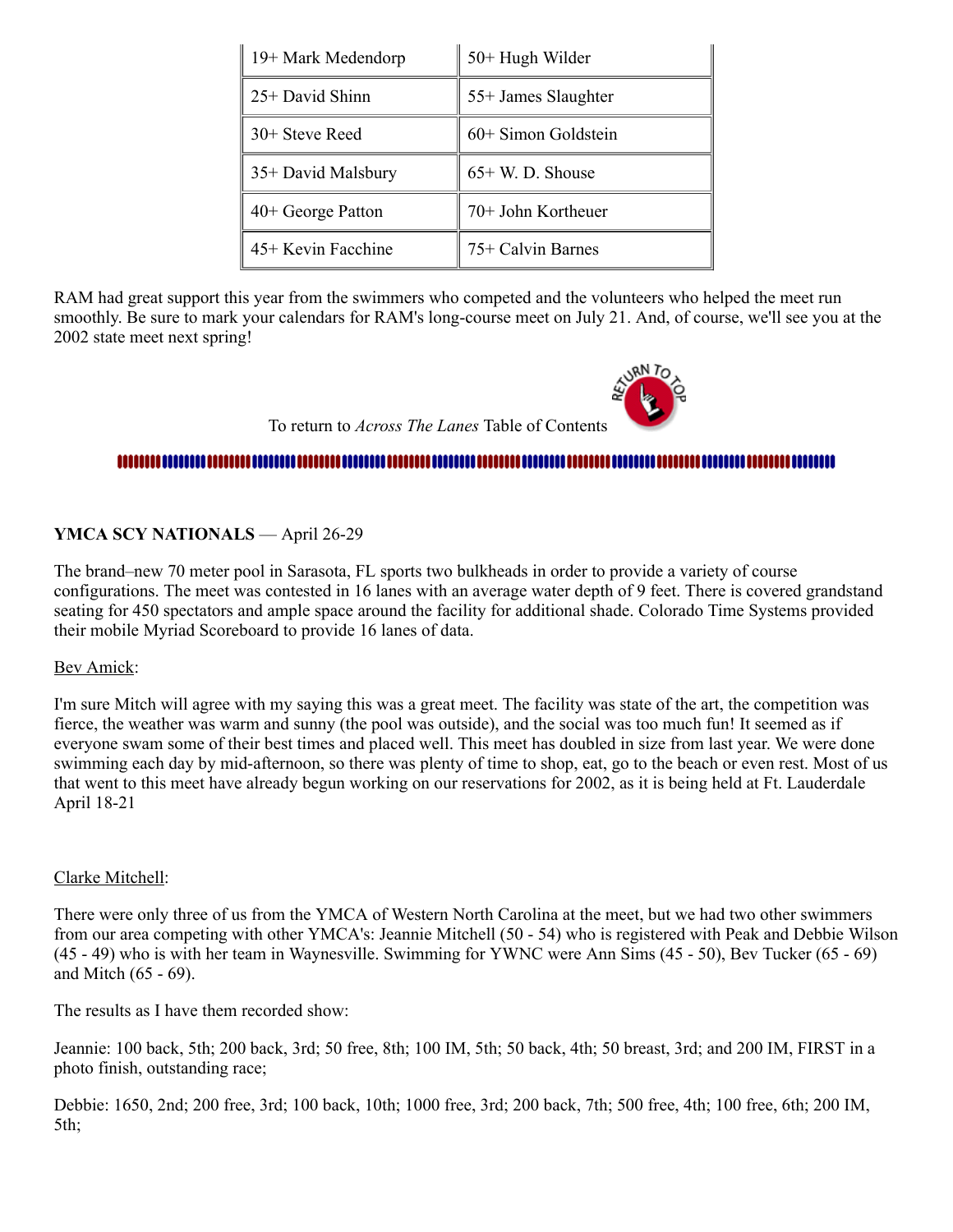Ann: 50 breast, 3rd; 1000 free, 5th; 100 breast, 2nd; 500 free, 5th; 200 breast, FIRST by a wide margin over second place. Terrific swim;

Bev Tucker: 1650, 2nd; 50 breast, 5th; 100 back, 4th: 1000 free, 3rd; 100 breast, 5th; 100 IM, 2nd; 200 breast, 4th; 200 IM, 2nd.

Mitch: 200 free, 5th; 100 back, 3rd; 50 fly, 2nd; 200 back, 3rd; 100 fly, 2nd; 50 back, 3rd.

If we awarded points for each event and place on a 11, 9, 8, 7, . .basis, Bev Tucker would be our swimmer of the meet with 61 points total. Congratulations to all the swimmers, they represented themselves well. Next year's Y Nationals are scheduled or Fort Lauderdale a week earlier than this year. With USMS Nationals scheduled for Hawaii, we would expect another good turnout for the Y meet.

#### Dick Webber:

Our local Y, with the following NCMS swimmers, placed 12 out of 42 small teams. Boyd Campbell, 91, won 7 events, and Harold Hoffman; 93, took second in two events. Harold also achored two men relays. The men's medley relay had Boyd 91/Back; Jim Scherbarth 78/breast, Dick Webber 71/fly, and Harold 93/free. These same four also placed in the mens' free relay. This same men's relays will compete at Athens, GA June 2 in Long Course easily making the 320 year slot. Bob Payne/51 placed in several breast stroke events. Two women added valuable points; Bette Hoffmann, 82, and Judy Kelly in the 75-79 bracket.

#### Jeannie Mitchell:

Aw.....all of you who left the meet before the last event, missed my best swim....You remember I was considering scratching the 200 yd I.M. - but I decided to go ahead and swim it because: I was pretty much guaranteed 3rd place, my sister was there to cheer me on, and I had to do a relay following it anyway.

I'm sure glad I swam it because I WON !!!! I did a 2:58.96, which is the fastest I've gone since 1996! The first few strokes into the fly I noticed I was swimming in "clean" water. My peripheral vision told me I was slightly in the lead. I poured it on in the backstroke for a body length lead (my sister said). I had to keep up the effort on the breast because I knew the field was catching me - but I could see that I was still in calm water leading the 2 lanes next to me. That was the hardest breast stroke I have ever swum. My arms and legs were in great pain but I knew I had to keep going.

At the breast/free turn we were all together. So I just went into auto mode with my brain just saying GO-GO-Go and my body took over doing all that I had trained it to do in strength and technique, swimming through the pain and just touching out my neighbor. We raised our heads at the same time, but my long fingers had touched the pad first! Exhilarating! I'm so glad to join the other NC gold medal winners.

To return to *Across The Lanes* Table of Contents

#### 

<span id="page-7-0"></span>**USMS SCY Nationals** — May 17-20

Below are the results of North Carolina's contingent to this year's Short Course Nationals.

| Sally Newell | $1st/100$ Br (1:29.60); $1st/50$ Br (40.97); $2nd/200$ Br (3:20.95); |
|--------------|----------------------------------------------------------------------|
|              | $2nd/100$ IM (1:25.02); $3rd/50$ Fr (32.95); $4th/100$ Fr (1:17.27)  |

Fritz Lehman 2  $\frac{\text{nd}}{100 \text{ Bk (53.83)}}$ ;  $\frac{2^{\text{nd}}}{200 \text{ Bk (1:56.76)}}$ ;  $\frac{2^{\text{nd}}}{50 \text{ Bk (24.86)}}$ ; 2<sup>nd</sup>/100 IM (54.48); 6<sup>th</sup>/400 IM (4:25.80); 8<sup>th</sup>/50 Fr (22.60)

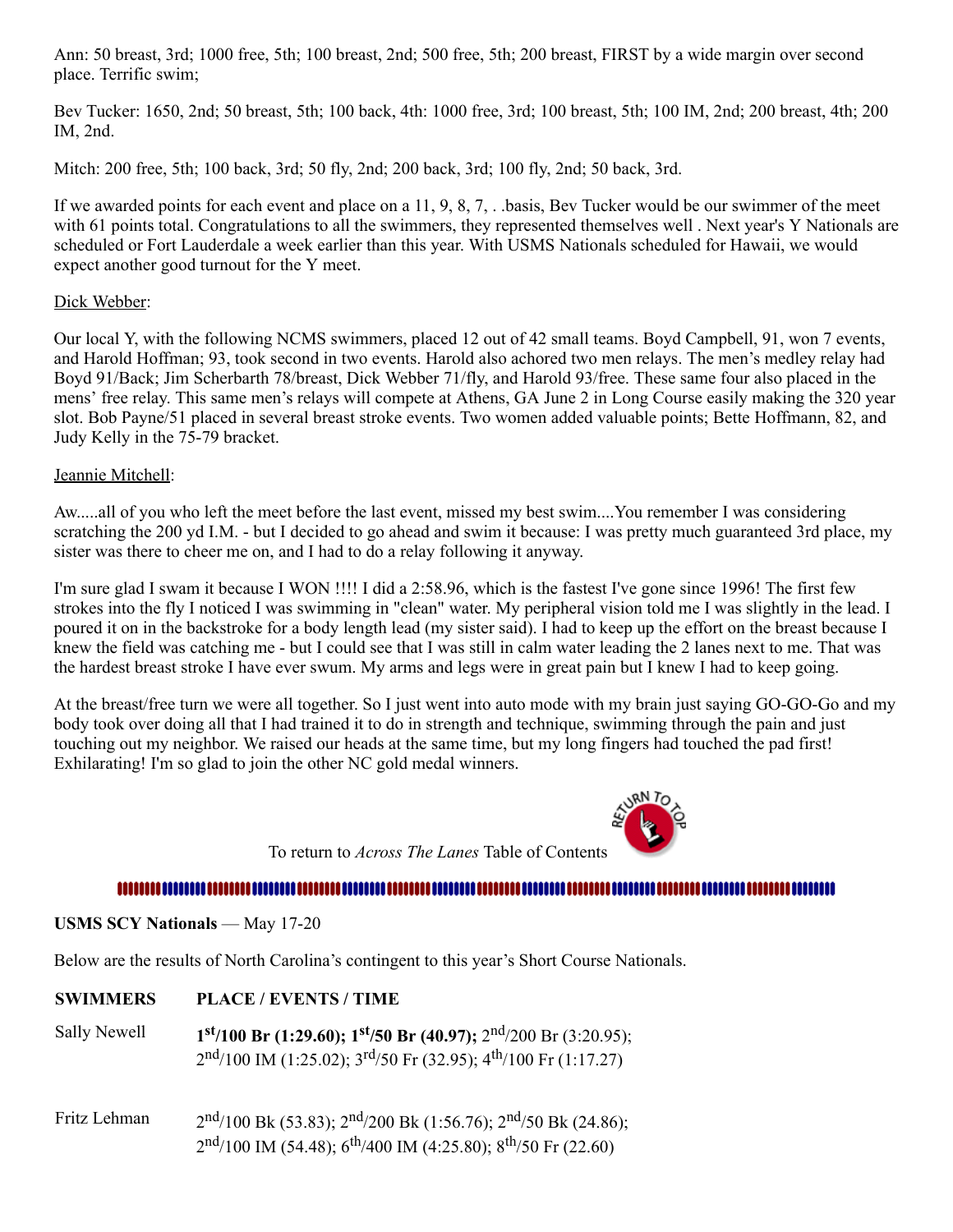Doug McIntosh 7  $\frac{\text{th}}{50}$  Fly (24.61);  $11^{\text{th}}$ /100 Fr (50.60);  $12^{\text{th}}$ / 50 Fr (22.78); 24<sup>th</sup>/100 IM (1:01.94); 38<sup>th</sup>/200 Fr (2:04.16)

Jerry Clark **1 st /1000 Fr (12:53.36)**; 2nd /100 Fr (56.20); 2nd /50 Fr (25.37); 2<sup>nd</sup>/500 Fr (5:54.69); 4<sup>th</sup>/200 Fr (2:10.78); 6<sup>th</sup>/50 Br (35.59)

To return to *Across The Lanes* Table of Contents

#### <span id="page-8-0"></span>

#### **2000 RELAY ALL AMERICANS**

by Ceil Blackwell

The following North Carolina swimmers qualified as USMS RELAY ALL AMERICANS for the year 2000. To achieve this honor, these swimmers were members of a relay team that ranked 1<sup>st</sup> in the nation for their respective age group in either short course yards, short course meters or long course meters as listed in the USMS Top Ten Tabulation. Congratulations to:

Rebecca Bruch, Brian Doan, Heather Hageman, John Kortheuer, Jennifer Mancini, Michael McCutchan, Clarke Mitchell, John Murphy, Jeff Murray, Jennifer Riley, Sean Stringer, Elizabeth Sullivan, Edison Watson, and Dick Webber.

These swimmers may request a Relay All American patch and certificate from USMS. To receive the patch & certificate, send check \$5 along with a note indicating the year of the swim, relay distance and the course (SCY, SCM, LCM) to Thomas Gorman, 3369 Desota Ave, Cleveland Heights, OH 44118. e-mail trgorman@att.net.

#### 

### **SHORT COURSE METERS TOP TEN FOR 2000**

Apologies to Jeannie Mitchell. Ceil Blackwell reports that Jeannie Mitchell's name was mistakenly omitted from the Short Course Meters Top Ten listing in the Winter 2001 *Across The Lanes*. Congratulations to Jeannie for placing 4th in the 100 back, 6th in the 200 back, and 7th in the 50 back.

#### 

### **REGISTRAR / WEBMASTER REMINDER ON ACCESS TO THE NEWSLETTER**

By George Simon

If you have not requested a hard copy of the newsletter, then your Registrar does not have your current e-mail address. Please send it to [registrar@ncmasters.org.](mailto:registrar@ncmasters.org)

To return to *Across The Lanes* Table of Contents

<span id="page-8-1"></span>

## **PERFORMANCE APTITUDES AND ATTITUDES**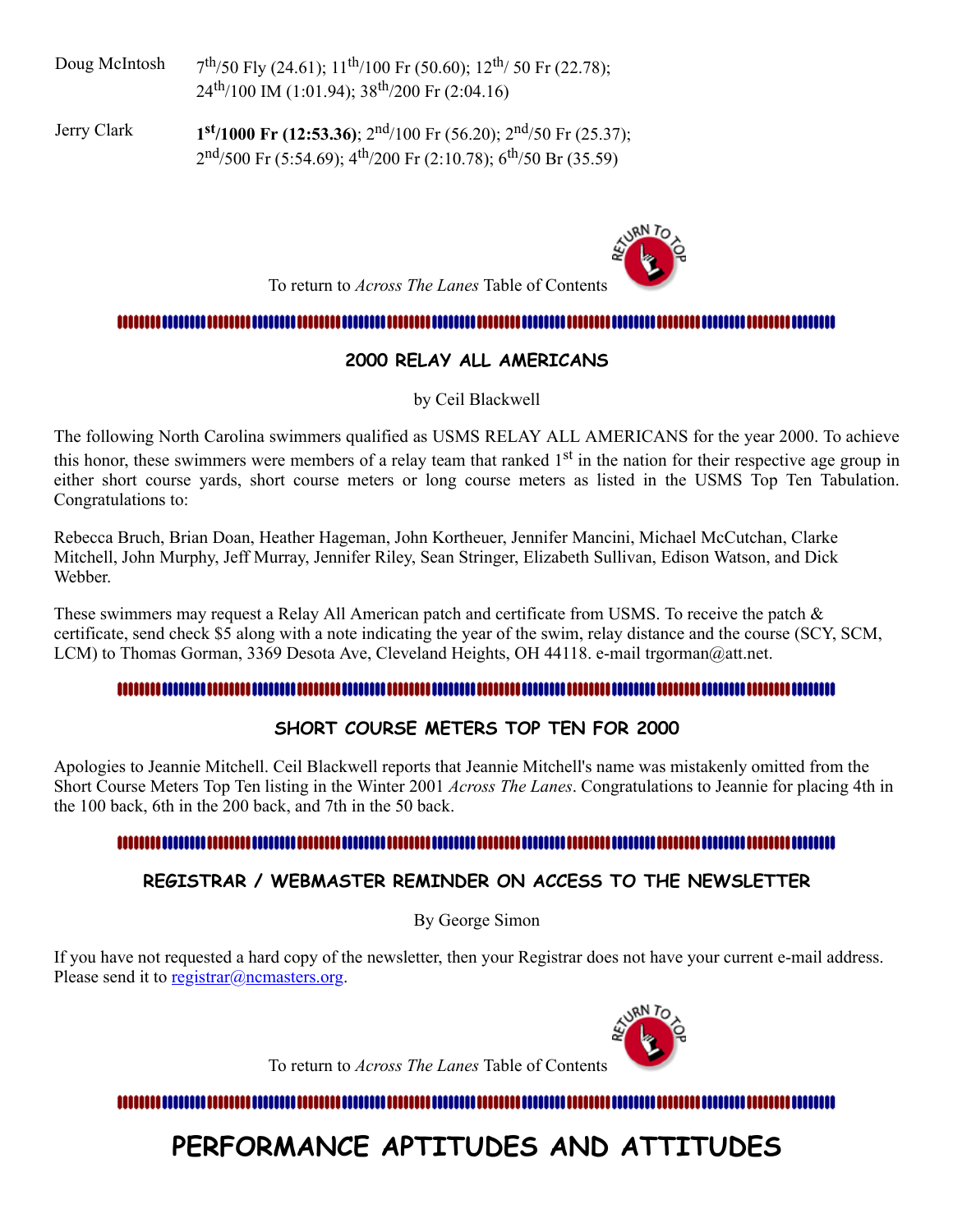#### **Who Are Masters Swimmers**

Previous Competitive Experience, Events and Training

By Dr. Joel Stager, Ph.D., FACSM

Human Performance Laboratories

Indiana University, Bloomington, IN

Masters swimmers are members of a population that is easily defined. Masters swimmers include any registered member of the United States Masters Swimming (USMS). Organization who will be 19 years of age or older in the current year. The background diversity among Masters swimmers is quite evident when topics such as careers, politics or hometowns arise. However, the common thread connecting all Masters swimmers is a love for swimming. Just how diverse are Masters swimmers when it comes to previous competitive experience, events entered in competition and training habits? A survey, developed at the Indiana University Human Performance Lab, was administered at the 1998 US Masters Short Course National Championship in Indianapolis. A total of 391 swimmers completed the swimming history questionnaire providing information about their previous swimming experience and training. The results offer some insight into both the similarities and differences inherent in this population.

Among the Masters swimmers who responded to our survey, the average age of participants at the USMS Short Course Nationals was 44.4 years. The youngest respondent was 19 years of age and the oldest was 96 years of age. In order to simplify the presentation of the survey data, swimmers were divided into four age groups: 19-34 years, 35-49 years, 50- 64 years, and 64+ years.

For most of the USMS participants, swimming was not a new activity. Over 80% of Masters swimmers participated in their first swim meet before the age of 16. The average age for first swim meet was 15 years. However, the average age swimmers participated in their first Masters competition was 34 years of age. Given that USMS was not officially organized until 1971, the average age of first Masters competition was predictably high. It would be surprising if the average age for first Masters competition didn't decline over the next decade or two as more and more swimmers are introduced to USMS at an earlier age. It is noteworthy that the average age for swimmers first competition and first Masters competition increase proportionally as swimmers age.

It appears that competitive Masters swimmers are getting started at a much younger age than in the past. A relatively small percentage of Masters swimmers begin competing with no previous swimming experience. Congratulations to the 4% of Masters swimmers who began competitive swimming after the age of 50! One individual responding to our survey didn't start swimming competitively until 70 years of age!

Among those swimmers who do have previous competitive experience, over 66% competed on high school swim teams. Approximately 58% competed in college and over 21% competed at a national or international level. The proportion of Masters swimmers who have participated in national/international competitions is quite consistent across all age groups. In spite of the vast competitive experience that the majority of Masters swimmers enjoy, there are still about 15% who began competing with USMS who had no previous competitive swimming experience. Most of those who are new to competition are in the older age groups. Judging by the fact that less than 1% of Masters swimmers in the 19-34 year age group were without previous competitive swimming experience, the number of Masters swimmers with no previous experience is likely to decrease significantly in the next decade.

Although most USMS swimmers have previous competitive swimming experience, this doesn't always translate into national rankings. The majority of participants in the 1998 USMS Short Course Championship were not currently ranked among the top ten in any event at the time of the competition. Of those that competed in Indianapolis, less than half were ranked in the top ten for any event during the past year (1997). The older swimmers were much more likely to be ranked among the top 10 primarily due to the smaller draws in their age divisions. Specifically, 77% of swimmers over age 64 were ranked in the top 10 in 1997. Your chances of being ranked in the top 10 improve dramatically the older you get. Among all survey respondents, 55% were ranked among the top ten in an event at some time in the past five years.

Participants were asked to classify themselves by type of event, as sprinters, middle distance or long distance swimmers. The majority of swimmers classified themselves as sprinters (41.2%). A third (33.5%) of the participants regarded themselves as middle distance swimmers and approximately a quarter (23.5%) categorized themselves as distance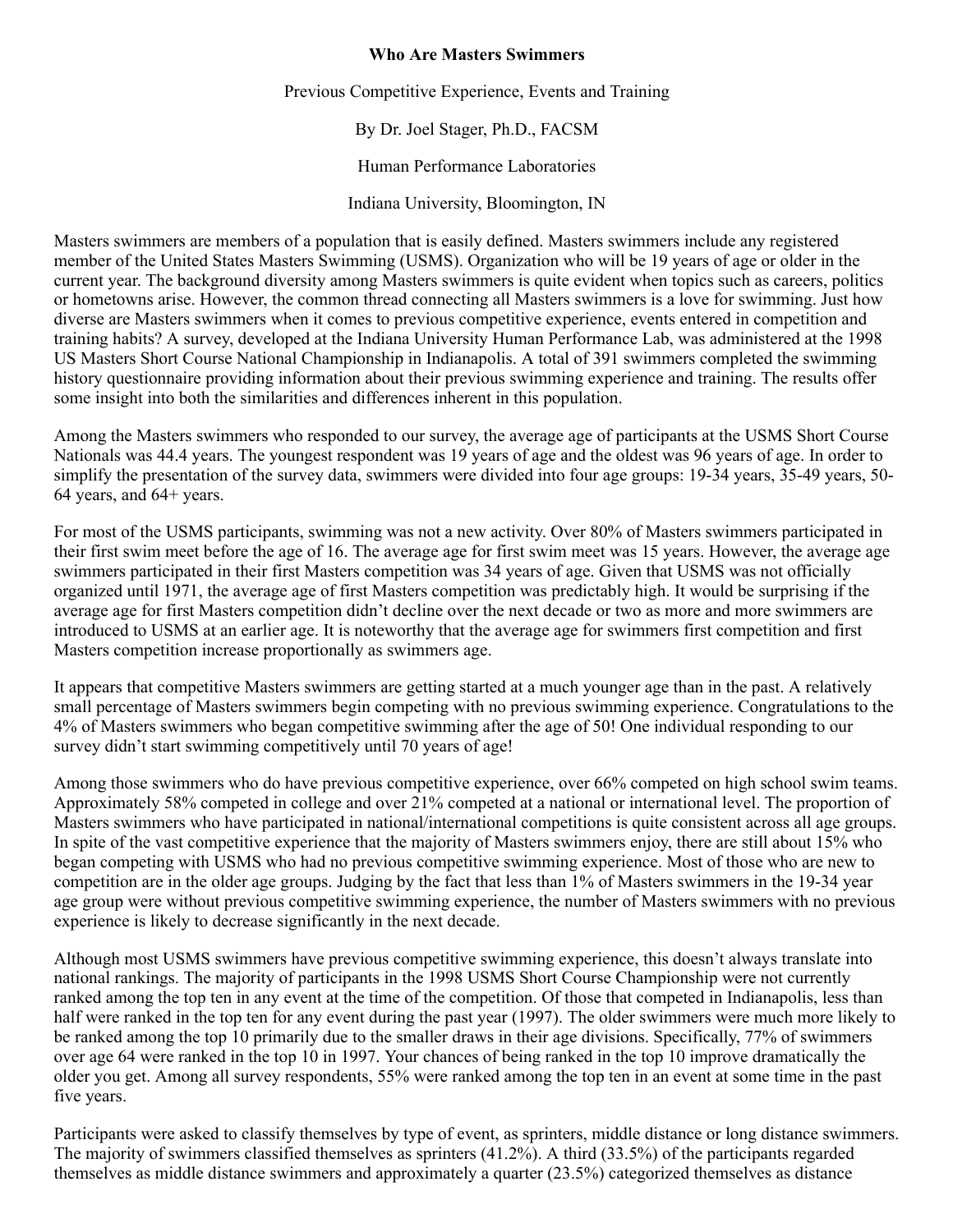swimmers. The percentages of sprinters and middle distance swimmers were reversed among participants over age 64 (32% and 41% respectively). The percentages in other age groups were remarkably similar to the overall averages.

Just as previous swimming experience and individual event classifications varied among age groups and individuals, training habits were also highly diverse. Among the Masters swimmers, 80% trained at least 9 months per year with over 57% training year round. Overall, Masters swimmers trained an average of 10.5 months per year. The swimmers over age 64 appeared to be the most dedicated, averaging just over 11 months of training per year. Women did have a slight edge in training tenacity with slightly higher months per year average, 10.9 overall for women versus 10.2 for men  $(p<0.05)$ .

Although there were minor seasonal variations in training volume, Masters swimmers appeared to be fairly consistent with their training schedules. Masters swimmers averaged 4 days of training per week both summer and winter. This was quite uniform across all age groups. Training yardage varied between 2,000 and 3,500 yards per session with very little difference between the sexes. There was also very little difference in summer versus winter yardage within age groups. Yardage tended to decrease as swimmers aged, however, only the oldest age group (over 64) put in significantly fewer yards than other age groups.

Masters swimmers are unique individually as can be seen by the range of ages and event specialties, as well as training frequency and volume. Masters swimmers are unique as a population because of their devotion to their sport and dedication to their training. Very few sports require the type of year round training that most Masters swimmers adhere to. Although the results printed here reflect only a fraction of all Masters swimmers, they offer some insight into the type of individuals participating in Masters swimming. It remains to be determined if these results hold true for all Masters swimmers.

Reprinted with permission from the *The American Swimming Coaches Association Newsletter,* Volume 2001 Issue 6. Their website is www.swimmingcoach.org.



#### To return to *Across The Lanes* Table of Contents

#### 

<span id="page-10-0"></span>

| UPCOMING 2001 MASTERS SWIMMING EVENTS |                |                                        |                           |                                   |  |
|---------------------------------------|----------------|----------------------------------------|---------------------------|-----------------------------------|--|
| Jun                                   | 23,<br>24      | Dixie Zone LCM<br>Championships        | Sarasota, FL              |                                   |  |
| Jul                                   | 1              | Terrapin Masters 800/1500<br>Meet      | College Park, MD          | Dave Diehl (301) 314-5372         |  |
|                                       | 7              | Two-Mile Lake Swim                     | Charlottesville, VA       | Beth Waters (804) 276-5229        |  |
|                                       | 14             | USMS 1 Mile Open Water<br>Championship | Point Lookout, NY         | Bob Kolonkowski (516)<br>766-1264 |  |
|                                       | $19-$<br>25    | <b>National Senior Games</b>           | Baton Rouge, LA           |                                   |  |
|                                       | 21             | <b>RAM LCM Invitational</b>            | Raleigh, NC               | Alan Godfrey (919) 755-<br>3878   |  |
|                                       | 28,<br>29      | Greenville LCM Invitational            | Greenville, SC            |                                   |  |
| Aug                                   | $\overline{4}$ | XMEN'S 2/5 Mile Open<br>Water Swim     | Wrightsville Beach,<br>NC | Alton Boshoff (919) 233-<br>3861  |  |